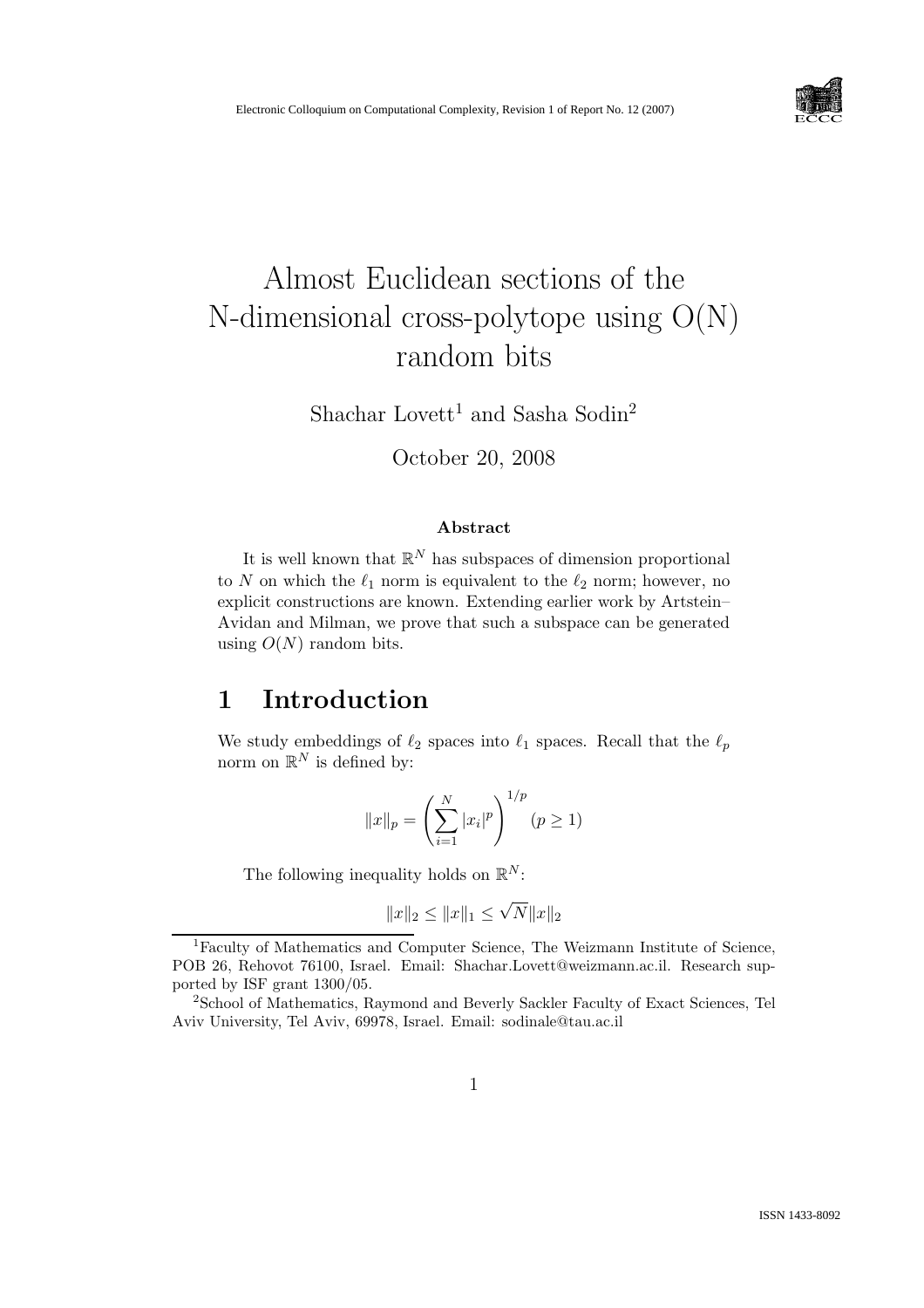It is well known since the work of Figiel, Lindenstrauss and Milman [7] and Kashin [13] that there exists a subspace E of  $\mathbb{R}^N$  of dimension  $\Theta(N)$  such that for all  $x \in E$ ,  $||x||_1 = \Theta(\sqrt{N}||x||_2)$  (for the convenience of the reader, we recall the Θ-notation at the end of the introduction).

More formally put, for every  $0 < \eta < 1$  and every  $N \in \mathbb{N}$  (large enough), there exists an  $\eta N$ -dimensional subspace  $E \hookrightarrow \mathbb{R}^N$  such that for every  $x \in E$ :

$$
c_{\eta}\sqrt{N}\|x\|_{2} \le \|x\|_{1} \le \sqrt{N}\|x\|_{2}
$$
 (1)

where  $c_n > 0$  depends only on  $\eta$ .

The subspace E gives in particular an embedding of  $(\mathbb{R}^{\eta N}, \|\cdot\|_2)$ into  $(\mathbb{R}^N, \|\cdot\|_1)$ . This allows to reduce various problems in  $\ell_2$  norm to corresponding problem in  $\ell_1$  norm, with only a constant blowup in the dimension.

An explicit construction of  $E$  would therefore have various algorithmic applications. This was put forward by Indyk [10, 11], who proved several related results and applied them to problems in Computer Science.

No explicit subspace  $E$  satisfying (1) has been found so far (for large  $N$ ). However, it is known that a randomly chosen subspace, under various natural definitions of distributions of subspaces, satisfies (1) with probability very close to 1.

In a sense, this situation is typical for various problems in asymptotic convex geometry, as for numerous properties satisfied by "random" high-dimensional objects it is hard to generate a deterministic object satisfying the property.

To resolve this dissonance, a new line of research was introduced by Sh. Artstein-Avidan and V. Milman. In the innovating work [3], the authors proposed to reduce the randomness needed to generate the random objects. More precisely, they showed that the random constructions in the proofs of a broad range of theorems, from Milman's Quotient of Subspace theorem to Zig-Zag approximation, can be performed on the finite probability space  $\{-1, +1\}^R$  equipped with the uniform probability measure, where  $R \in \mathbb{N}$  is reasonably small (the reader may refer to the work [4] by Artstein–Avidan and Milman for further developments and to the ICM lecture by Szarek [16] for a discussion of these and related issues).

In this case, we say informally that R random bits are used in the construction. For example, regarding the property (1), Artstein-Avidan and Milman showed that  $O(N \log N)$  random bits suffice to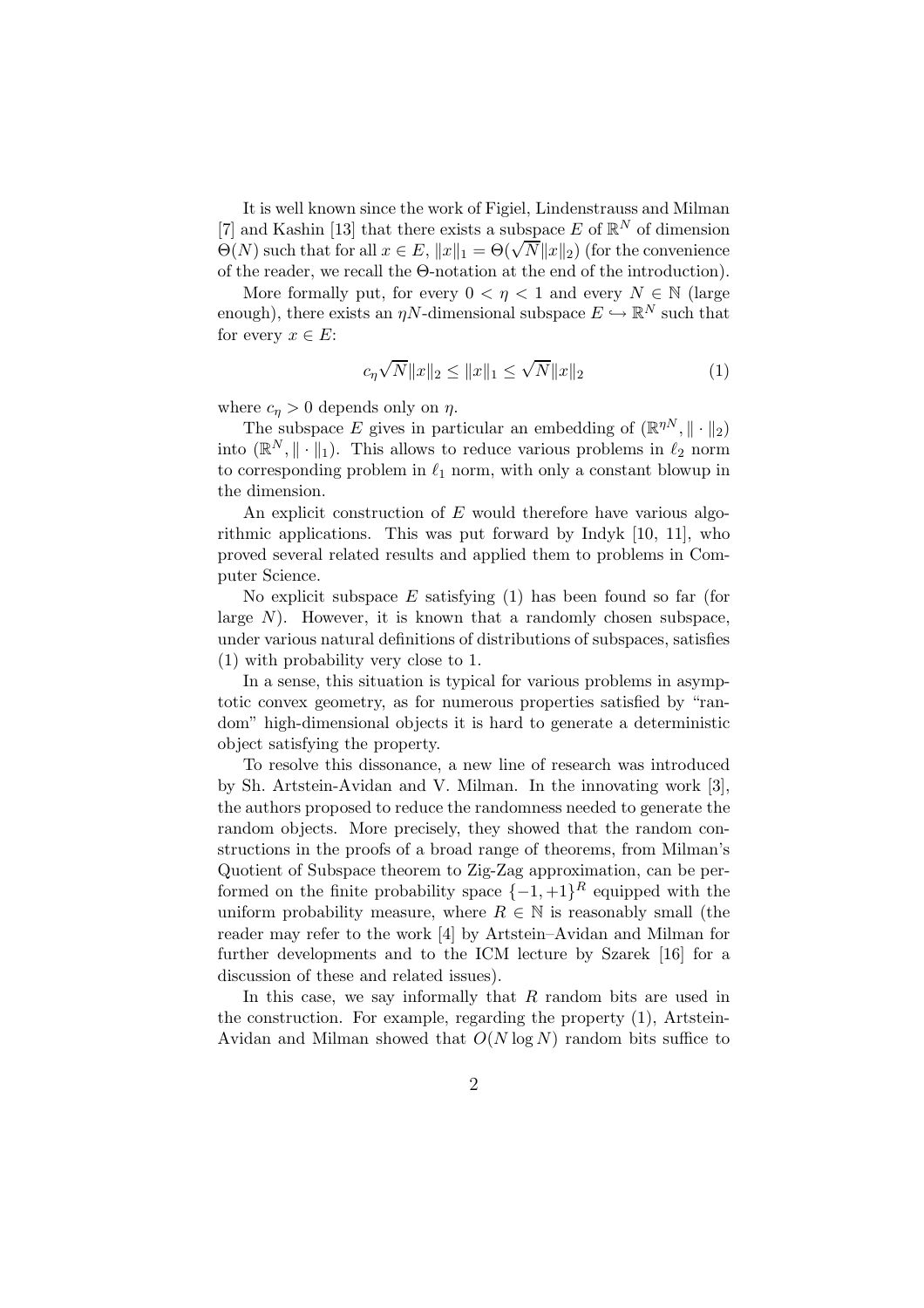construct the subspace E.

Their proof uses  $\varepsilon$ -net arguments, and decreasing the number of random bits beyond  $\Omega(N)$  will probably require entirely new proof ideas. However, the  $log N$  factor in [3] seemed to be an artefact of the proof.

In this work, we show that this is indeed the case, and reduce the number of random bits to  $O(N)$  using a modification of the construction from [3].

**Theorem 1.** For every  $0 < \eta < 1$ , an  $\eta N$ -dimensional subspace of  $\mathbb{R}^N$ satisfying (1) can be generated using  $O(N)$  random bits. Moreover, the memory needed to generate the subspace is  $O(\log^2 N)$ .

As promised, we recall now the Θ-notation:

*Notation.* Let  $f, g$  be two functions from  $(a, +\infty)$  or  $(a, +\infty) \cap \mathbb{N}$  to  $\mathbb{R}_+$ . We will write:

- 1.  $f = O(g)$  if there exist two constants  $C > 0$  and  $x_0 \ge a$  such that  $f(x) \leq Cg(x)$  for every  $x \geq x_0$ ;
- 2.  $f = o(g)$  if  $f(x)/g(x) \to 0$  as  $x \to \infty$ ;
- 3.  $f = \Omega(q)$  if  $q = O(f)$ ;
- 4.  $f = \omega(q)$  if  $q = o(f)$ ;
- 5. and finally,  $f = \Theta(q)$  if  $f = O(q)$  and  $f = \Omega(q)$ .

Acknowledgement. We thank our supervisors, Omer Reingold and Vitali Milman, for constant support and for their interest in this work. We are also grateful to Shiri Artstein–Avidan for numerous discussions and explanations, and in particular for focusing our attention on bounding the operator norm as the main technical challenge.

### 2 Construction

Denote  $\xi = 1 - \eta$ ,  $n = \xi N$ . We will construct a random  $n \times N$  sign matrix A (that is,  $A_{ij} = \pm 1$ ) using  $O(N)$  random bits, and then prove that the kernel

$$
E = \text{Ker}A = \left\{ x \in \mathbb{R}^N \mid Ax = 0 \right\}
$$

satisfies (1) with high probability.

Recall the following simple definition: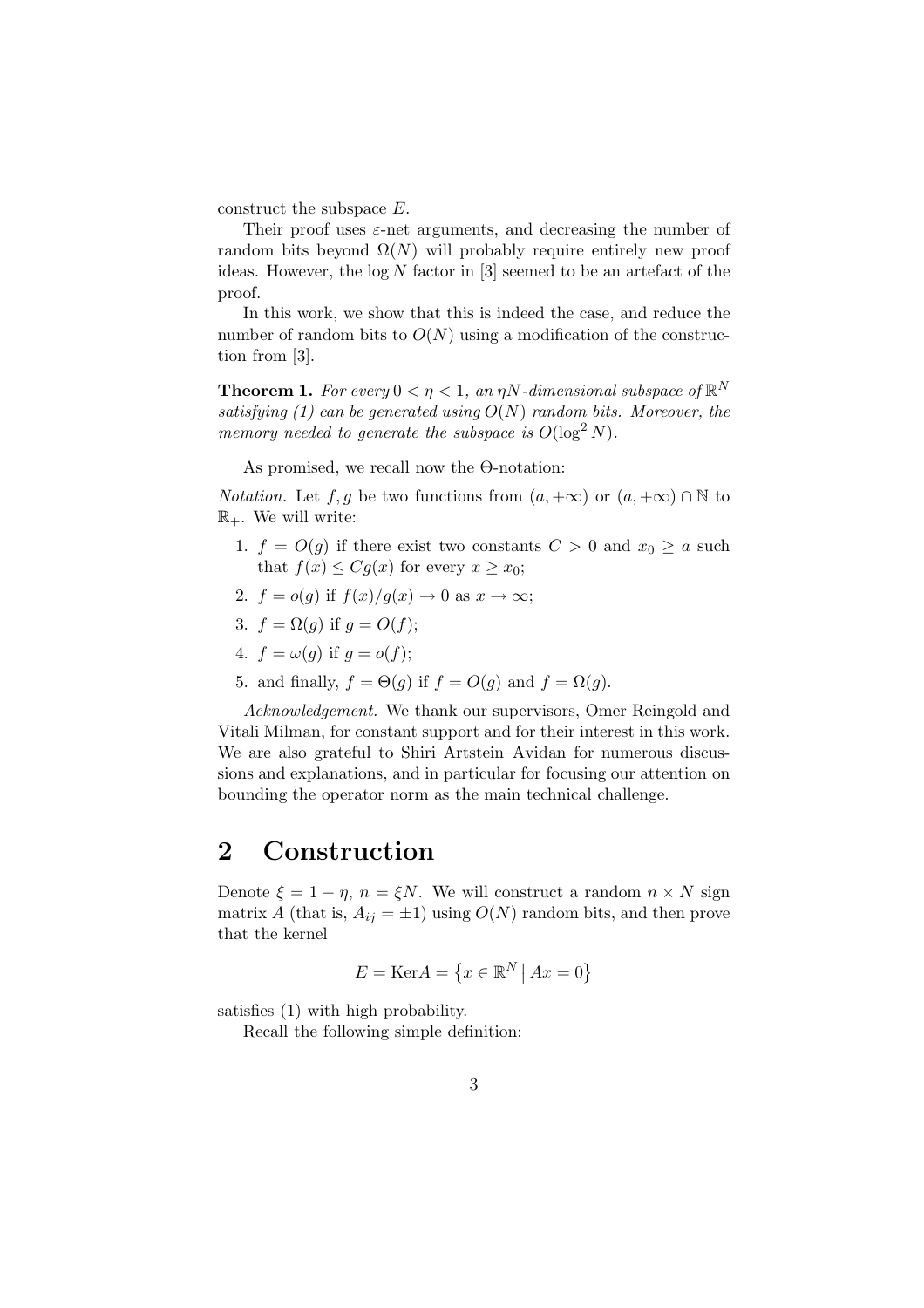**Definition 1.** The Hadamard (or entrywise) product of two  $n \times N$ matrices  $A_1$  and  $A_2$  is the  $n \times N$  matrix  $A = A_1 \bullet A_2$ , defined by  $(A)_{i,j} = (A_1)_{i,j} (A_2)_{i,j}.$ 

Our random matrix A will be the Hadamard product  $A_1 \bullet A_2$  of two random matrices  $A_1$  and  $A_2$ , independent of each other. The construction of  $A_1$  and  $A_2$  will use two different techniques, both of them quite common.

**Definition 2.** A sequence of random variables  $X_1, ..., X_M$  is called k-wise independent if every  $k$  of them are independent.

It is well-known that it is possible to construct  $M$  k-wise independent random signs from  $O(k \log M)$  truly independent random signs. More formally, we have:

**Lemma A.** For every  $k \leq M$ , there exists a subset

$$
\Upsilon_{k,M} \subset \{-1,1\}^M
$$

such that  $|\Upsilon_{k,M}| = 2^{C_{k,M}}$ ,  $C_{k,M} = O(k \log M)$ , and for the randomly chosen vector  $X = (X_1, ..., X_M)$  from  $\Upsilon_{k,M}$ , the following properties hold:

- 1. For  $1 \le m \le M$ ,  $\mathbb{P}\{X_m = -1\} = \mathbb{P}\{X_m = 1\} = 1/2$ .
- 2. The coordinates of  $X$  are  $k$ -wise independent.
- 3. The set  $\Upsilon_{k,M}$  is *explicit*, meaning that there exists a bijection  $v_{k,M}: \{-1,1\}^{C_{k,M}} \to \Upsilon_{k,M}$  that can be computed in time polynomial in  $k$  and  $M$ .

**Definition 3.** The random variables  $(X_1, \dots, X_M)$  satisfying the conditions 1.-2. of Lemma A are called k-wise independent random signs.

For completeness, we reproduce a proof of Lemma A due to Alon, Babai and Itai [1] in Appendix A.

The elements of our first matrix  $A_1$  will be k-wise independent with  $k = \Theta(\log N)$ . That is,  $A_1$ , regarded as a vector in  $\{-1, 1\}^{nN}$ , will be a uniformly chosen element of  $\Upsilon_{k,nN}$ .

Remark. Regardless of the distribution of the random sign matrix  $A_2$ , the entries  $A_{ij}$  of the Hadamard product  $A = A_1 \bullet A_2$  are k-wise independent random signs (in the sense of Definition 3).

Recall the definition of  $\ell_2$  operator norm: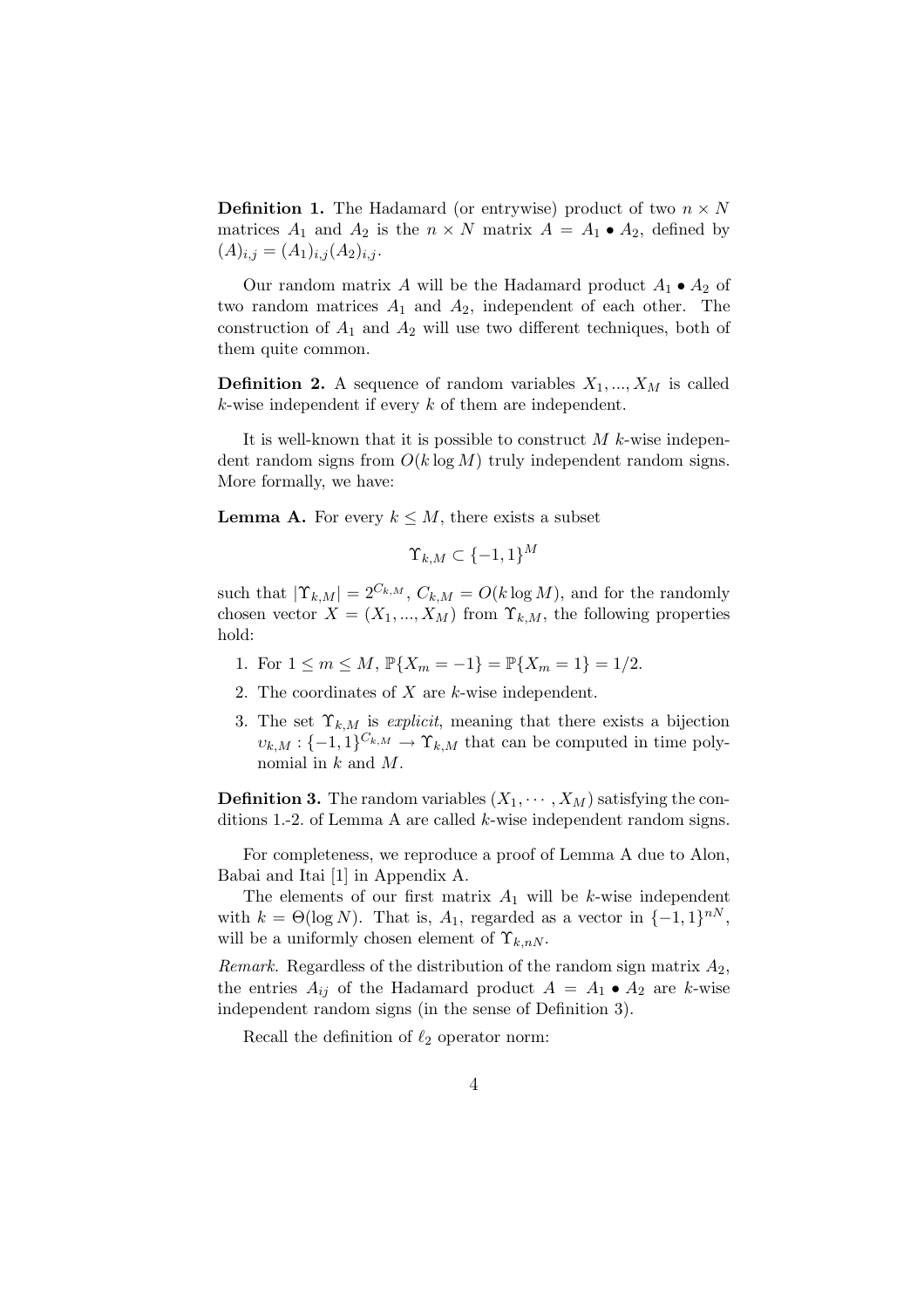Definition 4. For a matrix A, we define its operator norm as

$$
||A|| = \max_{x \neq 0} \frac{||Ax||_2}{||x||_2}.
$$

The k-wise independence of the elements of  $A_1$  allows to control the operator norm of A. The following technical lemma may be of independent interest:

**Lemma 2.** Let V be any  $n \times N$  matrix of 2k-wise independent random signs,  $k \leq c_2 \sqrt{N}$  (where  $c_2 > 0$  is a numerical constant). Denote  $\xi = n/N \leq 1$ . Then, for  $t \geq 0$ ,

$$
\mathbb{P}\left\{\frac{1}{\sqrt{N}}\|V\| \ge 1 + \sqrt{\xi} + t\right\} \le 2n\left(1 + \frac{t}{1 + \sqrt{\xi}}\right)^{-2k} \le 2n \exp\left\{\frac{-2kt}{1 + \sqrt{\xi} + t}\right\}.
$$

We prove the lemma in Section 3.

Corollary 3. Let  $0 < \xi < 1$ ,  $n = \xi N$ ; let  $A_1$  be constructed as above with k-wise independent entries, and let  $A = A_1 \bullet A_2$ , where  $A_2$  is an arbitrary random sign matrix independent of  $A_1$ . There exists a numerical constant  $C_1 > 0$  such that for  $k \geq C_1 \log n$ ,

$$
\mathbb{P}[\|A\| > 3\sqrt{N}] < 1/n.
$$

We now head to construct a probability space for  $A_2$ ; we use random walks on expander graphs (see Hoory, Linial and Wigderson [9] for an extensive survey). Let us recall the basic definitions.

Let  $G = (\mathcal{V}, \mathcal{E})$  be a d-regular graph; the value of d plays no significant role in the estimates, so the reader may assume  $d = 4$ . Let  $P^G$ be the transition matrix of the random walk of G:

$$
P_{uv}^G = \begin{cases} 1/d, & (u, v) \in \mathcal{E} \\ 0, & (u, v) \notin \mathcal{E}. \end{cases}
$$

Denote by  $1 = \lambda_1 \geq \lambda_2 \geq \lambda_3 \geq \cdots$  the eigenvalues of  $P^G$  arranged in decreasing order, and denote  $\lambda = \max_{i \geq 2} |\lambda_i|$ .

In this notation, the graph G is called a  $(|\mathcal{V}|, d, \lambda)$ -graph. We will only need the following fact (cf. [9], [3]):

*Fact.* For any  $d \geq 3$  and any number of vertices  $|\mathcal{V}|$  (big enough), there exists a  $(|\mathcal{V}|, d, \lambda)$ -graph  $G = (\mathcal{V} = \{1, 2, \dots, |\mathcal{V}|\}, \mathcal{E})$  such that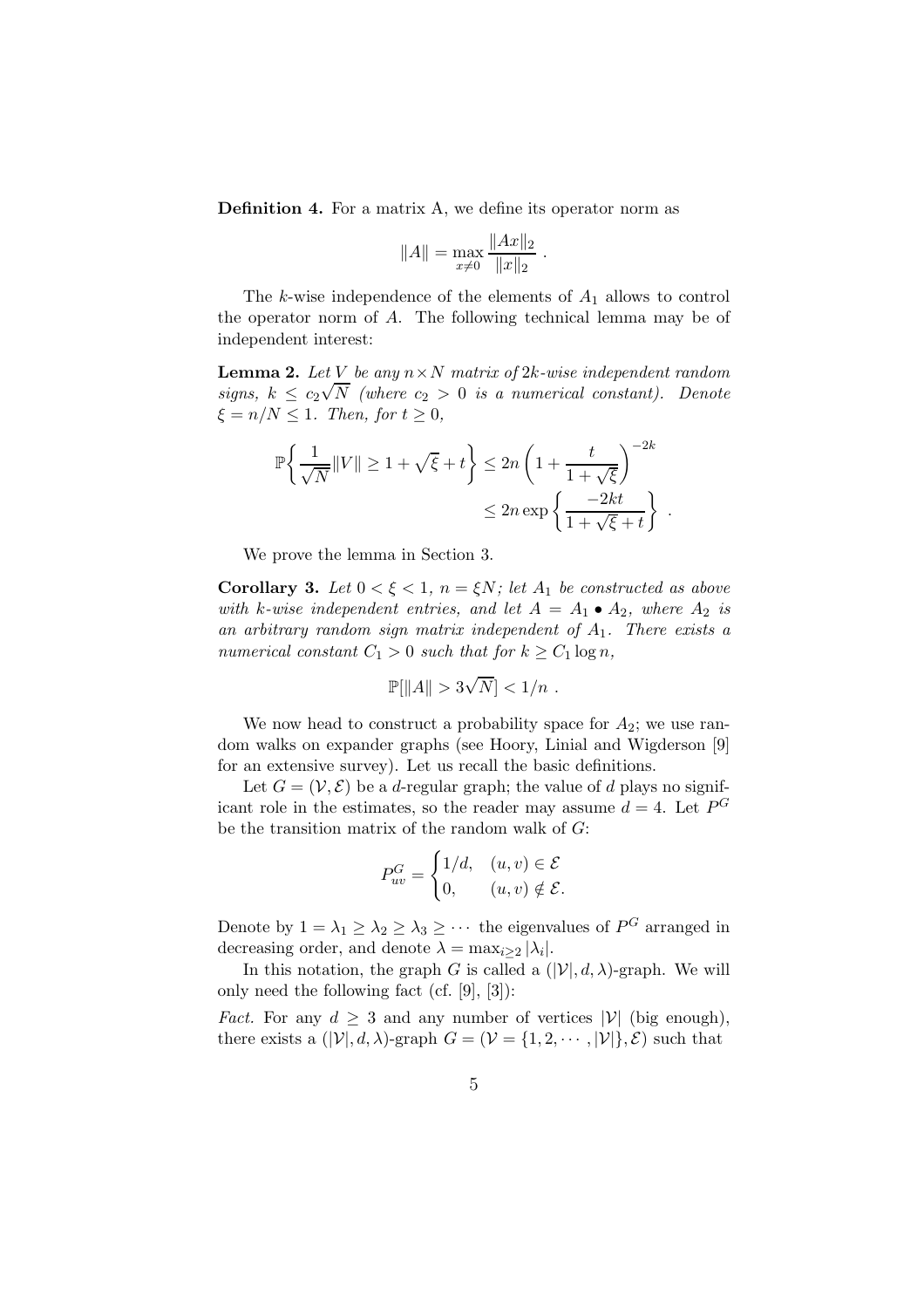- 1.  $\lambda < 0.95$  and
- 2. G is explicit, formally meaning that set of neighbours

$$
\{u \in \mathcal{V} \,|\, (u, v) \in \mathcal{E}\}
$$

of any vertex  $v \in V$  can be computed in time that is polynomial in  $\log |\mathcal{V}|$ .

Sometimes we will call such a graph an expander graph with parameter  $\lambda$ .

Let  $G = (\mathcal{V}, \mathcal{E})$  be an expander graph, with vertices V indexed by the elements of  $\Upsilon_{4,N}$ . Let  $v_1,v_2,\cdots,v_n$  be a random walk of length  $n$  in G, starting from a random element of  $\mathcal V$ . Write the sign vectors corresponding to  $v_1, \dots, v_n$  in  $\Upsilon_{4,N}$  as the rows of  $A_2$ .

The use of expander graphs is similar to [3]; however, we use constant degree expanders. We also show it suffices to use 4-wise independent rows rather than truly independent rows. This enables the computation to be performed using less memory  $(O(\log^2 N))$ .

Note that the construction uses in total

$$
O(\log n \log(Nn)) + O(\log N) + O(n \log d)
$$
  
= 
$$
O(n + \log n \log N) = O(N)
$$
 (2)

random bits. Also, we have the following:

**Lemma 4.** Let  $A_1$  be any constant sign matrix, and let  $A_2$  be constructed as above. For every  $x \in \mathbb{R}^N$  and any  $\varepsilon \leq c_{\lambda} \sqrt{\xi}$ ,

$$
\mathbb{P}\left\{\|Ax\|_2 < 6\varepsilon\sqrt{N}\|x\|_2\right\} < C_\lambda p_\lambda^n,
$$

where the constants  $C_{\lambda}, c_{\lambda} > 0$  and  $0 < p_{\lambda} < 1$  depend on the parameter  $\lambda \in [0,1)$  of the graph G.

Corollary 5. The statement of the lemma remains true if we change A<sup>1</sup> from constant to drawn from any distribution.

We prove this lemma in Section 4; the proof is a variation on the ideas from Artstein-Avidan and Milman [3].

Now we can reformulate our main result.

**Theorem 6.** Let  $A_1$  and  $A_2$  be constructed as above  $(A_1$  has  $\Theta(\log n)$ independent entries, the rows of  $A_2$  come from a random walk on an expander); let  $A = A_1 \cdot A_2$ ,  $E = Ker A$ . Then, with probability  $1-o(1)$ ,

$$
\frac{c'\xi}{\sqrt{\log 1/\xi}}\sqrt{N}\|x\|_2 \le \|x\|_1 \le \sqrt{N}\|x\|_2 \quad \text{for every} \quad x \in E , \qquad (3)
$$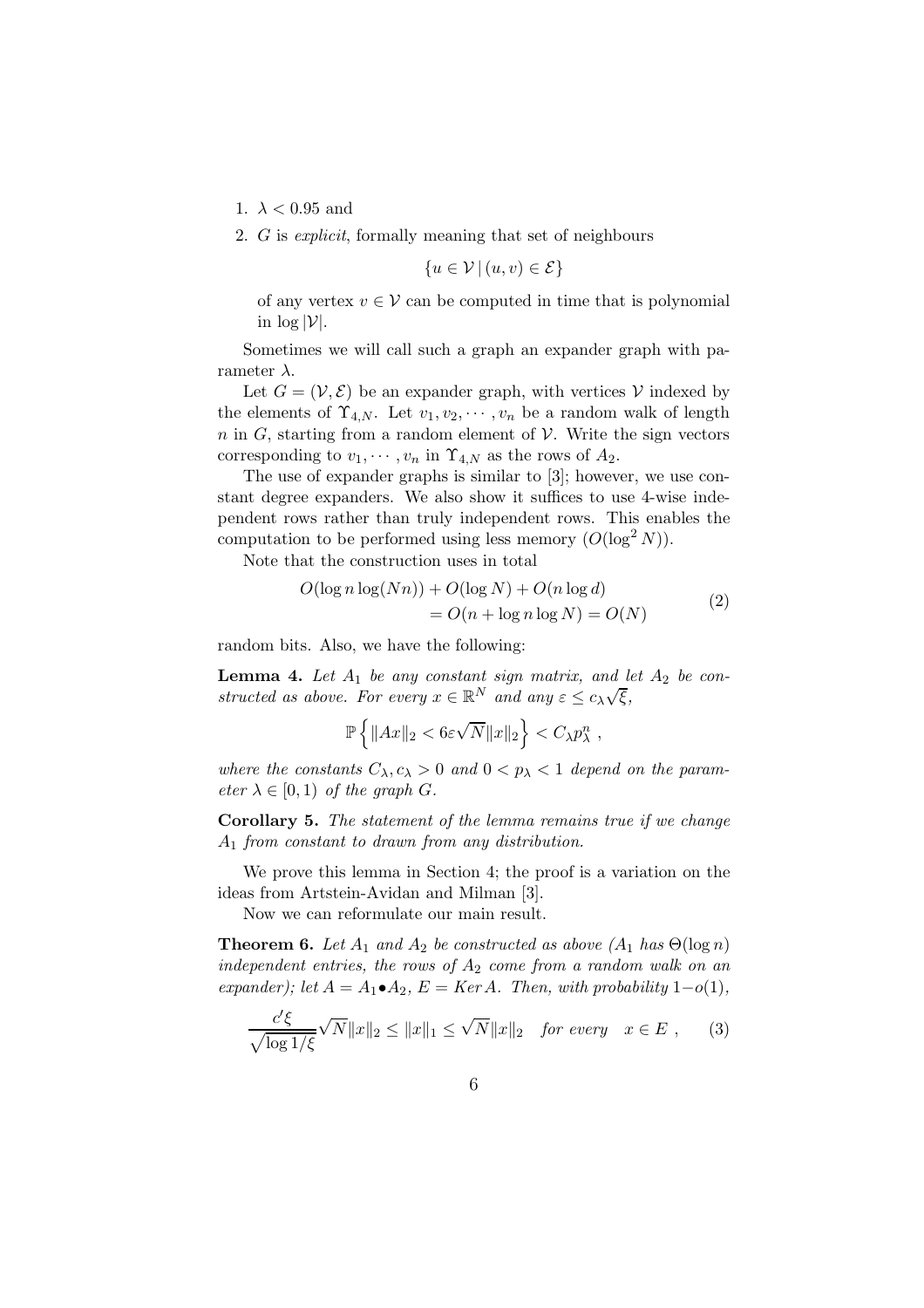where  $c' > 0$  is a universal constant.

The proof uses the Lemmata formulated above as well as the following standard lemma from asymptotic convex geometry.

**Lemma B.** Let A be a random  $n \times N$  sign matrix such that:

- 1.  $\mathbb{P}[\|A\| > 3\sqrt{N}] \leq q;$
- 2. There exist  $0 < p < 1$ ,  $\varepsilon > 0$  and  $C > 0$  such that for every  $y \in \mathbb{R}^N$ ,

$$
\mathbb{P}\left\{\|Ay\|_2 < 6\varepsilon\sqrt{N}\|y\|_2\right\} < Cp^n
$$

.

,

Then with probability at least

$$
1-q-p^{\Theta(n)}
$$

over the choice of A, we have:

$$
||x||_1 \ge \delta \sqrt{N} ||x||_2
$$
 for every  $x \in \text{Ker}A$ ,

where we can take

$$
\delta = \frac{c\varepsilon}{\sqrt{\frac{1}{\xi}\log \frac{1}{p}\log \left(\frac{1}{\xi}\log \frac{1}{p}\right)}}
$$

 $c > 0$  being a universal constant.

For completeness, we prove Lemma B in Appendix B.

Proof of Theorem 6. According to Corollary 3 the random matrix A satisfies the condition 1. of Lemma B with  $q = 1/n$ . According to Corollary 5 A also satisfies 2., with  $p = p_{\lambda}$ ,  $C = C_{\lambda}$  and  $\varepsilon = c_{\lambda} \sqrt{\xi}$ . Now apply Lemma B; note that  $\lambda \leq 0.95 < 1$  is bounded away from 1 and hence  $p_{\lambda}$  and  $C_{\lambda}$  may be replaced by universal constants  $(p_{0.95})$ and  $C_{0.95}$ , resp.)  $\Box$ 

Clearly, Theorem 6 implies Theorem 1.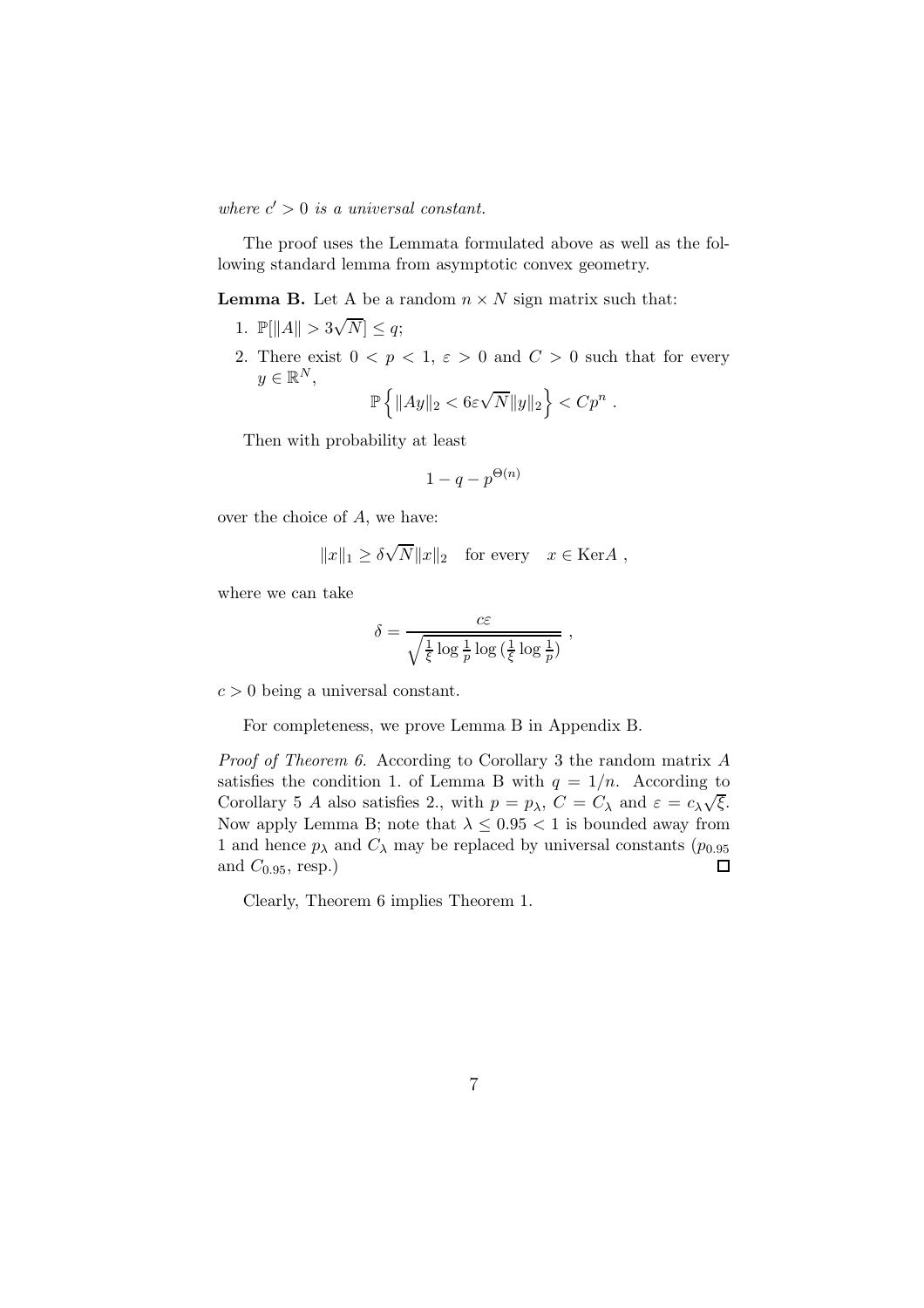## 3 Operator norm of a matrix with  $2k$ wise independent entries

*Proof of Lemma 2.* We start by bounding the expectation of  $||V||^{2k}$ . For a real symmetric  $n \times n$  matrix W, denote by  $\lambda_1(W), \cdots, \lambda_n(W)$ the eigenvalues of W, and let  $\lambda_{\max}(W) = \max_i \lambda_i(W)$ . Observe that

$$
||V||^2 = \lambda_{\text{max}}(V^t V) = \lambda_{\text{max}}(V V^t)
$$

and hence:

$$
\mathbb{E}||V/\sqrt{N}||^{2k} = \mathbb{E}\lambda_{\max}(VV^t/N)^k
$$
  

$$
\leq \mathbb{E}\sum_{i=1}^n \lambda_i (VV^t/N)^k = \mathbb{E}\text{Tr}((VV^t/N)^k).
$$

The trace of  $(VV^t)^k$  is equal to

$$
\sum V_{i_1,j_1} V_{i_2,j_1} V_{i_2,j_2} V_{i_3,j_2} \cdots V_{i_k,j_k} V_{i_1,j_k} ,
$$

where the sum is over closed paths  $(i_1,j_1,...,i_k,j_k,i_1)$  in the bipartite graph  $K_{n,N}$ . The expectation of each term in the sum is 0 if there is some  $V_{i,j}$  that appears an odd number of times, and 1 if all the terms appear an even number of times. So, the expectation is equal to the number  $m(k; n, N)$  of closed even paths of length 2k in  $K_{n,N}$ , starting on the side of size  $n$  (an even path is a path in which every edge appears an even number of times).

Instead of estimating this expectation directly, we follow an idea of Aubrun [5] and take a different route. The trace of  $(VV^t)^k$  is a sum over products of powers of at most  $2k$  elements from V, and so, since the elements of  $V$  come from a  $2k$ -wise independent probability space, the expectation is the same as if the elements of  $V$  were truly independent. Hence, we can use estimates known for matrices with i.i.d. elements.

We chose to use such an estimate for matrices with Gaussian i.i.d elements. Let  $\widetilde{V}$  be an  $n \times N$  matrix, whose entries are independent,  $V_{i,j} \sim N(0,1)$ . For every entry  $1 \leq i \leq n, 1 \leq j \leq N$  and every integer  $l \geq 1$  we have:

$$
\mathbb{E} \widetilde{V}_{i,j}^{2l} \geq (\mathbb{E} \widetilde{V}_{i,j}^2)^l = 1 = \mathbb{E} V_{i,j}^{2l} ; \quad \mathbb{E} \widetilde{V}_{i,j}^{2l+1} = 0 = \mathbb{E} V_{i,j}^{2l+1} .
$$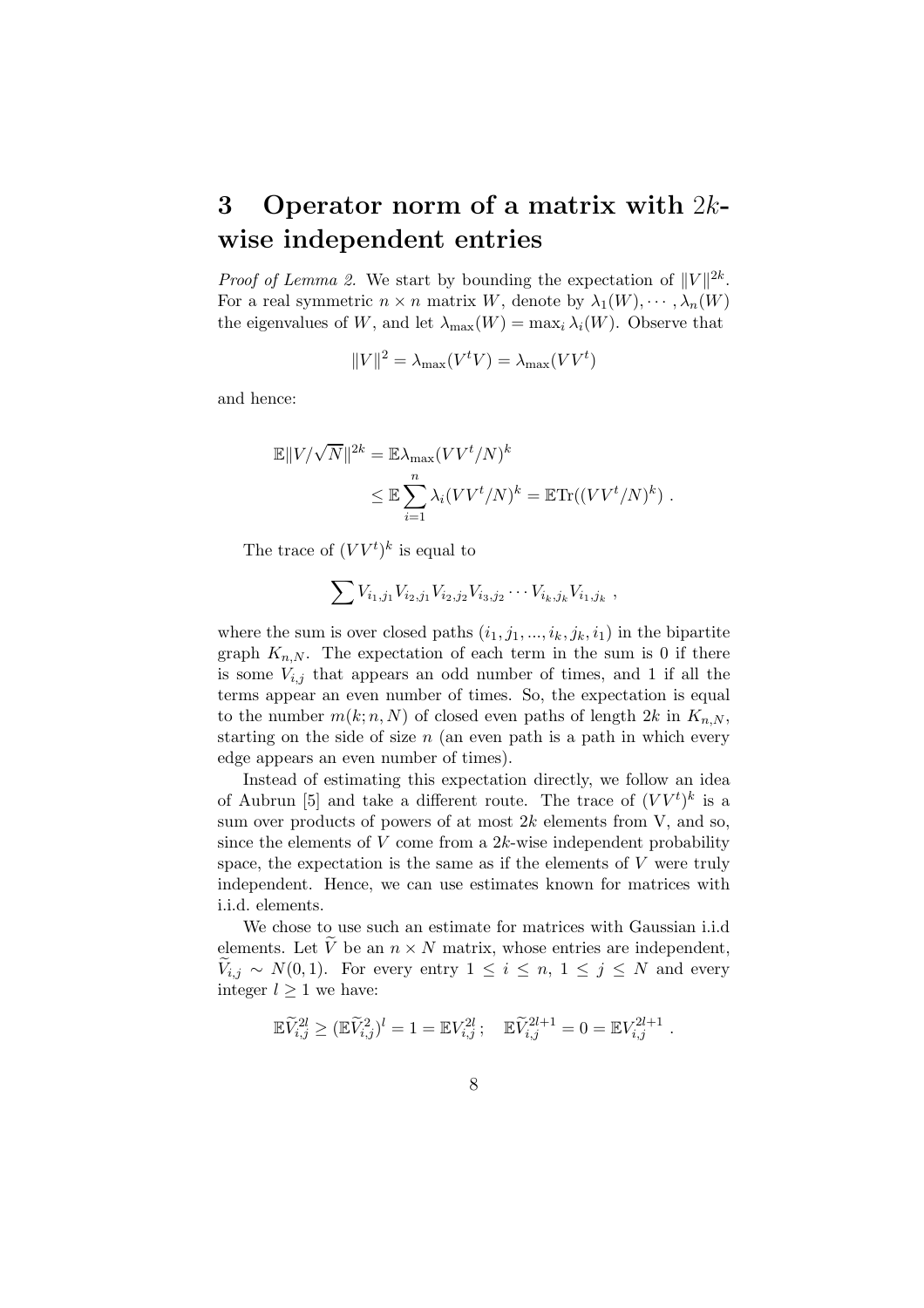Therefore

$$
\mathbb{E}\mathrm{Tr}((VV^t/N)^k) \leq \mathbb{E}\mathrm{Tr}((\widetilde{V}\widetilde{V}^t/N)^k) = \mathbb{E}\sum_{i=1}^n \lambda_i (\widetilde{V}\widetilde{V}^t/N)^k
$$
  

$$
\leq n \mathbb{E}\lambda_{\max}(\widetilde{V}\widetilde{V}^t/N)^k = n \mathbb{E}\|\widetilde{V}/\sqrt{N}\|^{2k}.
$$

We use the following bound for Gaussian random matrices with independent entries (see Davidson–Szarek [6, Thm. II.13], extending an idea of Y. Gordon):

$$
\mathbb{P}\left\{\|\widetilde{V}/\sqrt{N}\| \geq 1 + \sqrt{\xi} + t\right\} < \exp(-Nt^2/2), \quad t \geq 0.
$$

Now,

$$
\mathbb{E} \|\widetilde{V}/\sqrt{N}\|^{2k} = \int_0^\infty 2kt^{2k-1} \mathbb{P} \left\{ \|\widetilde{V}/\sqrt{N}\| \ge t \right\} dt
$$
  
<  $(1 + \sqrt{\xi})^{2k} + 2k \int_0^\infty (1 + \sqrt{\xi} + u)^{2k-1} \exp(-Nu^2/2) du$ .

It is easy to see that the second term is smaller than the first one:

$$
2k \int_0^{\infty} (1 + \sqrt{\xi} + u)^{2k-1} \exp(-Nu^2/2) du
$$
  

$$
< 2k(1 + \sqrt{\xi})^{2k-1} \int_0^{\infty} \exp\left\{\frac{2k-1}{1+\sqrt{\xi}}u - Nu^2/2\right\} du
$$
  

$$
< \frac{2k}{\sqrt{N}} (1 + \sqrt{\xi})^{2k-1} \int_{-\infty}^{\infty} \exp\left\{\frac{2k-1}{\sqrt{N} + \sqrt{n}}u - u^2/2\right\} du
$$
  

$$
= (1 + \sqrt{\xi})^{2k-1} \frac{\sqrt{8\pi} k}{\sqrt{N}} \exp\left\{\frac{1}{2} \left(\frac{2k-1}{\sqrt{N} + \sqrt{n}}\right)^2\right\}
$$
  

$$
= (1 + \sqrt{\xi})^{2k} \times O(k/\sqrt{N}) \times e^{O(k^2/N)}.
$$

If  $k \leq c_2 \sqrt{N}$  (for an appropriately chosen numerical constant  $c_2 > 0$ ), the product of the O-terms is not greater than 1. Hence

$$
\mathbb{E}\|\widetilde{V}/\sqrt{N}\|^{2k} < 2(1+\sqrt{\xi})^{2k} \;,
$$

implying that

$$
\mathbb{E}||V/\sqrt{N}||^{2k} < 2n(1+\sqrt{\xi})^{2k}.
$$

Now by Chebyshev's inequality

$$
\mathbb{P}\left\{\|V/\sqrt{N}\| \geq 1 + \sqrt{\xi} + t\right\} \leq \frac{\mathbb{E}\|V/\sqrt{N}\|^{2k}}{(1 + \sqrt{\xi} + t)^{2k}} < 2n\left(\frac{1 + \sqrt{\xi}}{1 + \sqrt{\xi} + t}\right)^{2k}
$$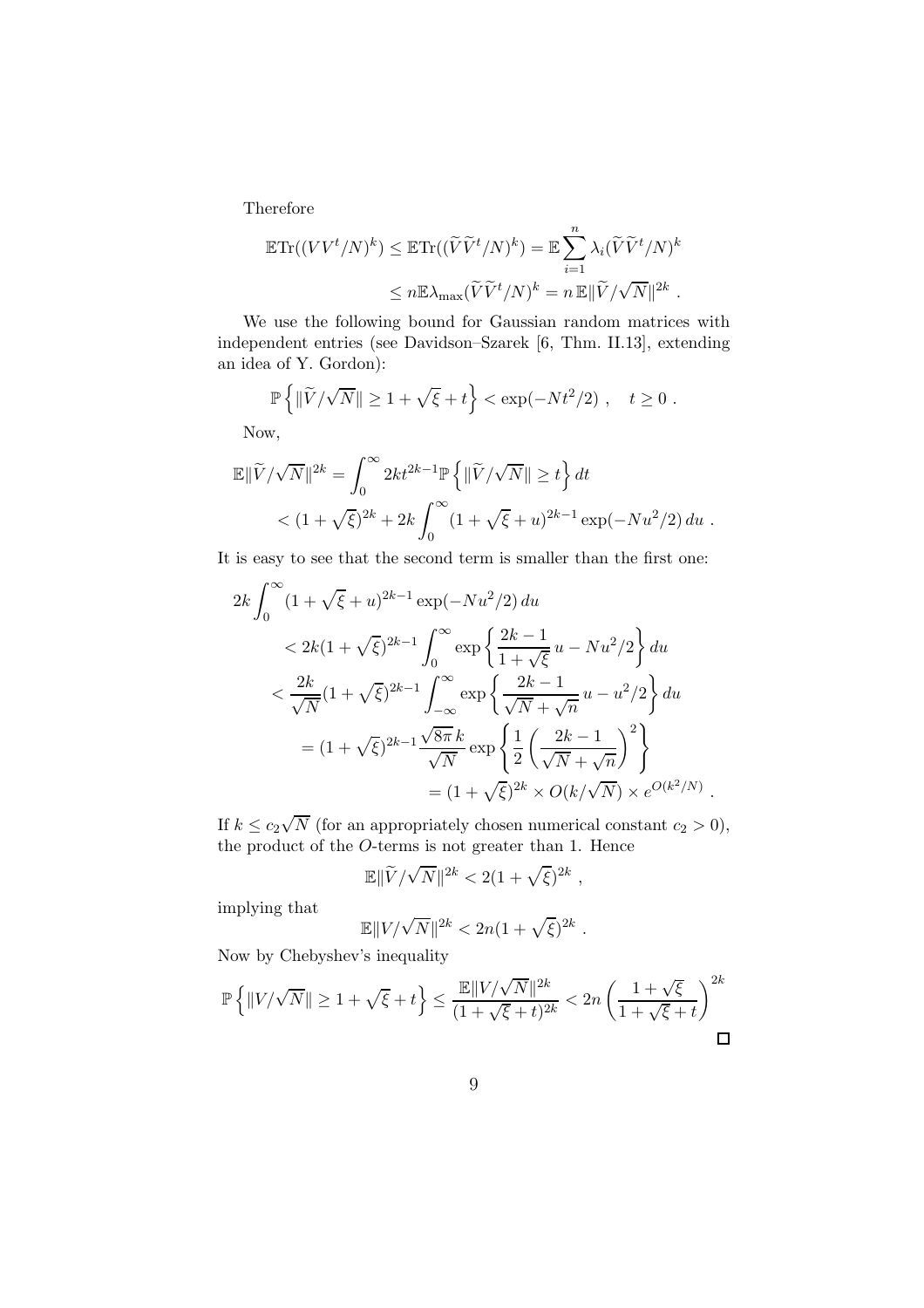Remarks.

- 1. The lemma shows that for  $k = \Omega(\log N)$  the operator norm of  $V/\sqrt{N}$  is not much larger than  $1 + \sqrt{\xi}$ . This matches the bound for matrices with independent entries (cf. Geman [8]).
- 2. A more direct proof would be to bound the numbers  $m(k; n, N)$ directly, as in the work of Geman [8]. This would yield an estimate similar to the one we get.

#### 4 Bound for a single vector

Fix x,  $||x||_2 = 1$ ; let us bound the probability

$$
\mathbb{P}\left\{\|Ax\|_2<6\varepsilon\sqrt{N}\right\}
$$

when  $A = A_1 \bullet A_2$ ,  $A_1$  is a fixed sign matrix and  $A_2$  is generated from a random walk on an expander as explained in Section 2.

Recall that  $G = (\mathcal{V}, \mathcal{E})$  is a d-regular graph with  $2^{O(\log N)}$  vertices, and  $P^G$  is the transition matrix of the random walk on  $G$ ;  $\lambda$  is the second largest absolute value of an eigenvalue of  $P^G$ .

First we bound from below the probability that a coordinate of  $Ax$ is not very small.

**Lemma 7.** Let  $\Psi$  be a random vector in  $\{-1, +1\}^N$  with  $\sharp$ -wise independent coordinates. Then

$$
\mathbb{P}\left\{ \langle \Psi, x \rangle^2 \ge 1/2 \right\} \ge 1/12.
$$

Proof. First,

$$
\mathbb{E}\langle\Psi, x\rangle^2 = \sum_{i,j=1}^N x_i x_j \mathbb{E}\Psi_i \Psi_j = \sum_{i=1}^N x_i^2 = 1 ;
$$
  

$$
\mathbb{E}\langle\Psi, x\rangle^4 = \sum_{i,j,k,l=1}^N x_i x_j x_k x_l \mathbb{E}\Psi_i \Psi_j \Psi_k \Psi_l
$$
  

$$
= \sum_{i=1}^N x_i^4 + 6 \sum_{1 \le i < j \le N} x_i^2 x_j^2 < 3 \left(\sum_{i=1}^N x_i^2\right)^2 = 3 .
$$

Recall the Paley–Zygmund inequality [14]: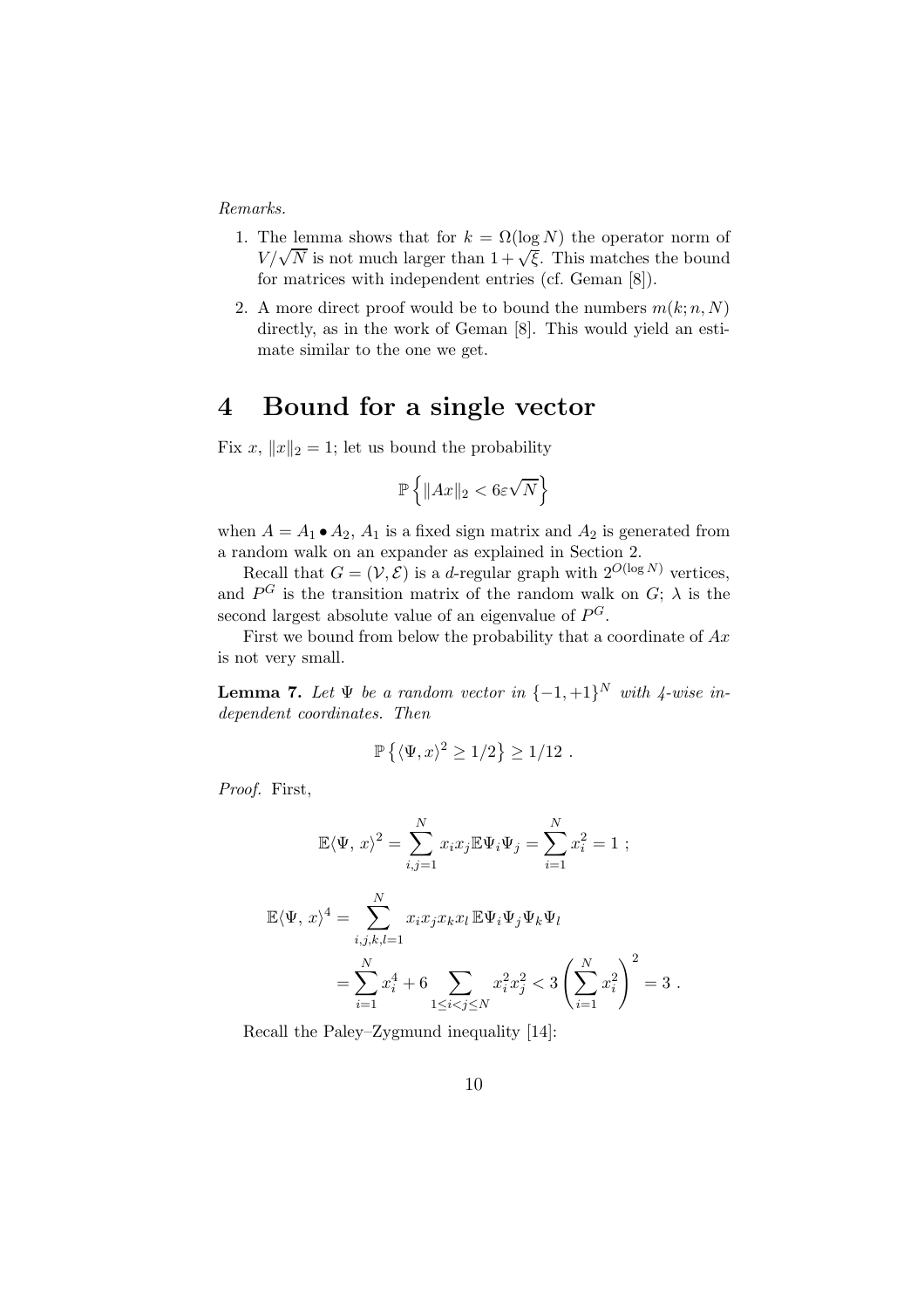**Lemma** (Paley–Zygmund). If  $Z \geq 0$  is a random variable with finite second moment,  $0 < \theta < 1$ , then

$$
\mathbb{P}\left\{Z \ge \theta \mathbb{E}Z\right\} \ge (1-\theta)^2 \frac{\mathbb{E}(Z)^2}{\mathbb{E}(Z^2)}.
$$

Applying the inequality for  $Z = \langle \Psi, x \rangle^2$ ,  $\theta = 1/2$ , we obtain the statement of the lemma.

Proof of Lemma 4. Let us show that a constant fraction of the rows  $\psi_i$  of A satisfy w.h.p

$$
\langle \psi_i, x \rangle \ge 1/2 \tag{4}
$$

.

For fixed  $A_1$  and  $1 \leq i \leq n$ , the coordinates of  $\psi_i$  are 4-wise independent; therefore by Lemma 7 there is a subset  $S_i \subset \mathcal{V}$  such that  $|S_i|/|\mathcal{V}| \geq 1/12$ , and the *i*-th  $\psi_i$  of A satisfies (4) iff the *i*-th row  $v_i$  of  $A_2$  lies in  $S_i$ .

We need a modification of Kahale's Chernoff-type bound on expanders [12], see also Alon, Feige, Wigderson and Zuckerman [2, Theorem 4], Artstein-Avidan and Milman [3, Section 4], and Hoory, Linial and Wigderson [9, Theorem 3.11] for related results<sup>1</sup>

**Lemma 8.** Let  $G = (\mathcal{V}, \mathcal{E})$  be a graph; as before, let  $1 = \lambda_1 \geq \lambda_2 \geq$  $\lambda_3 \geq \cdots$  be the eigenvalues of  $P^G$ ; denote  $\lambda = \max_{i \geq 2} |\lambda_i|$ . The probability that a random walk on G, starting from a random point in V, is in  $S_i$  on the *i*-th step,  $i = 1, 2, \dots, k$ , is at most

$$
\prod_{i=1}^{k-1} \sqrt{\lambda + (1-\lambda) \frac{|S_i|}{|V|}} \sqrt{\lambda + (1-\lambda) \frac{|S_{i+1}|}{|V|}}
$$

*Proof of Lemma 8.* Denote  $e = (1, 1, \dots, 1) / \sqrt{|\mathcal{V}|}$ , and denote by  $\Pi_i$ the projector on the coordinates in  $S_i$ . Then the probability in question equals

$$
\langle \Pi_k P^G \Pi_{k-1} P^G \cdots P^G \Pi_1 e, e \rangle
$$
  
\n
$$
\leq \| \Pi_k P^G \Pi_{k-1} \| \times \| \Pi_{k-1} P^G \Pi_{k-2} \| \times \cdots \times \| \Pi_2 P^G \Pi_1 \|,
$$
 (5)

 $\Box$ 

<sup>&</sup>lt;sup>1</sup>Added in proof: an even stronger result was recently proved. See theorem 5.4 in E. Mossel, R. O'Donnell, O. Regev, J. Steif and B. Sudakov, Non-Interactive Correlation Distillation, Inhomogeneous Markov Chains and the Reverse Bonami-Beckner Inequality, Israel Journal of Mathematics 154 (2006), 299-336.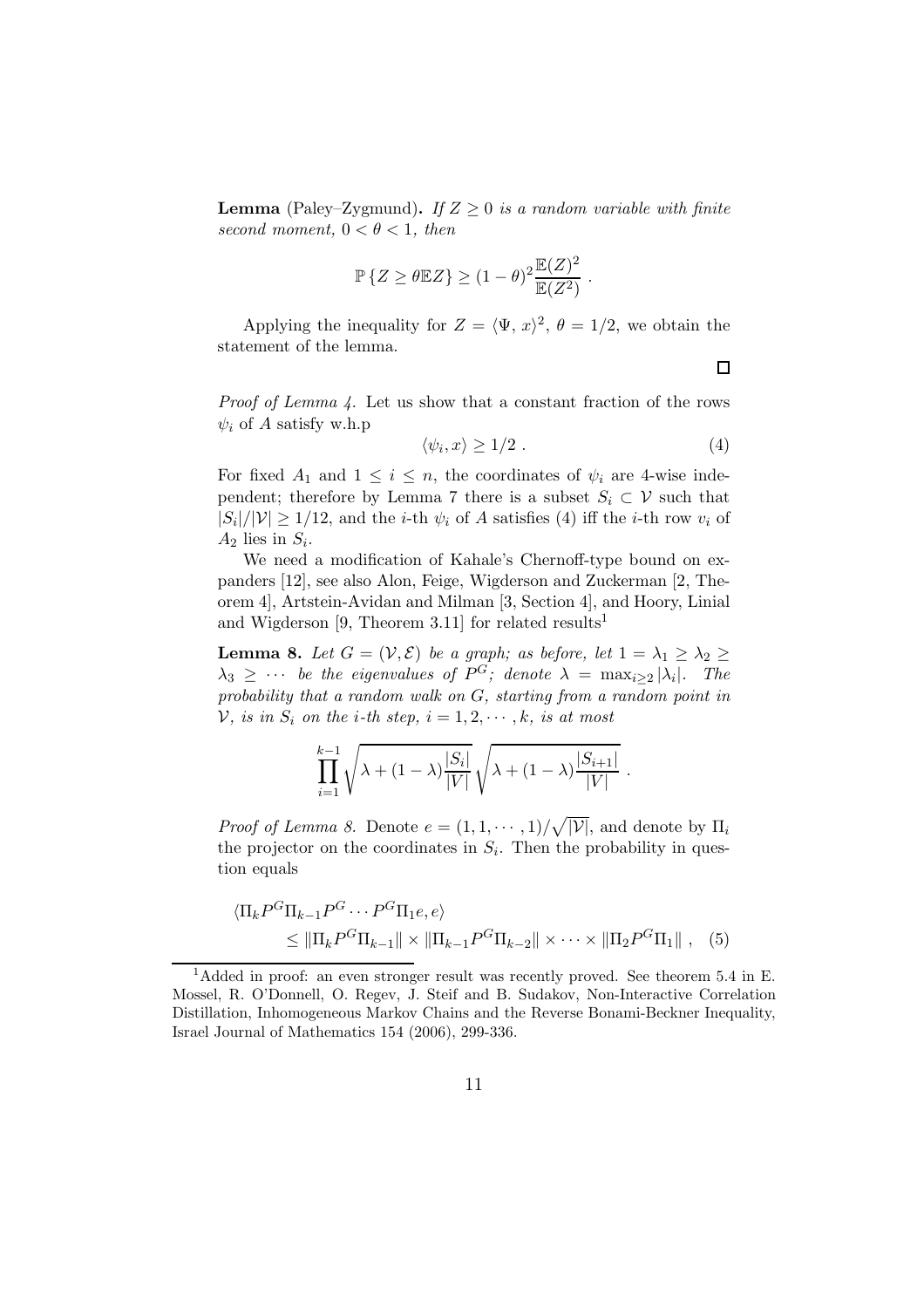where we used the submultiplicativity of operator norm and the equality  $\Pi_i^2 = \Pi_i$ . Let us bound the norms

$$
\|\Pi_{i+1}P^G\Pi_i\| = \max_{\|g\|_2=1} \|\Pi_{i+1}P^G\Pi_i g\|_2.
$$

First of all, the vector  $g$  for which the maximum is attained is supported in  $S_i$ ; hence  $\Pi_i g = g$ . Let us decompose  $g = \alpha e + \beta v$ , where  $\alpha^2 + \beta^2 = 1$  and v is a unit vector orthogonal to e.

Note that

$$
|\alpha| = |\langle g, e \rangle| \le ||g||_1/\sqrt{|V|} \le \sqrt{\frac{|S_i|}{|V|}} ||g||_2 = \sqrt{\frac{|S_i|}{|V|}}.
$$

Therefore  $P^G g = \alpha e + \beta P^G v$ . Now,

$$
\|\Pi_{i+1} P^G g\|_2 = \max_{\|h\|_2=1} \langle \Pi_{i+1} P^G g, h \rangle = \max_{\|h\|_2=1} \langle P^G g, \Pi_{i+1} h \rangle ;
$$

we may assume that h is supported in  $S_{i+1}$ . Let  $h = \alpha' e + \beta' v'$ , where  $v'$  is a unit vector orthogonal to  $e$ ; as before,

$$
\alpha'^2 + \beta'^2 = 1 \quad \text{and} \quad |\alpha'| \le \sqrt{\frac{|S_{i+1}|}{|\mathcal{V}|}}.
$$

Hence

$$
\langle P^G g, h \rangle = \alpha \alpha' + \beta \beta' \langle P^G v, v' \rangle \leq \alpha \alpha' + \lambda \beta \beta' \n\leq \sqrt{\alpha^2 + \lambda \beta^2} \sqrt{\alpha'^2 + \lambda \beta'^2} \n= \sqrt{\lambda + (1 - \lambda) \alpha^2} \sqrt{\lambda + (1 - \lambda) \alpha'^2} \n\leq \sqrt{\lambda + (1 - \lambda) \frac{|S_i|}{|\mathcal{V}|}} \sqrt{\lambda + (1 - \lambda) \frac{|S_{i+1}|}{|\mathcal{V}|}}.
$$

 $\Box$ 

Now, if  $||Ax||_2 < 6\varepsilon\sqrt{N}$ , A has at most  $72\varepsilon^2 N$  rows  $\psi$  such that

$$
\langle \psi, x \rangle^2 \geq 1/2 \; .
$$

By Lemma 8, the probability of this event is at most

$$
\binom{n}{\left[72\varepsilon^2 N\right]} \left(\frac{11}{12}(1-\lambda) + \lambda\right)^{n-\left[72\varepsilon^2 N\right]-1} \le 2\left(\frac{e\xi}{72\varepsilon^2}\right)^{72n\varepsilon^2/\xi} \left(\frac{11}{12}(1-\lambda) + \lambda\right)^{n-72n\varepsilon^2/\xi} . \tag{6}
$$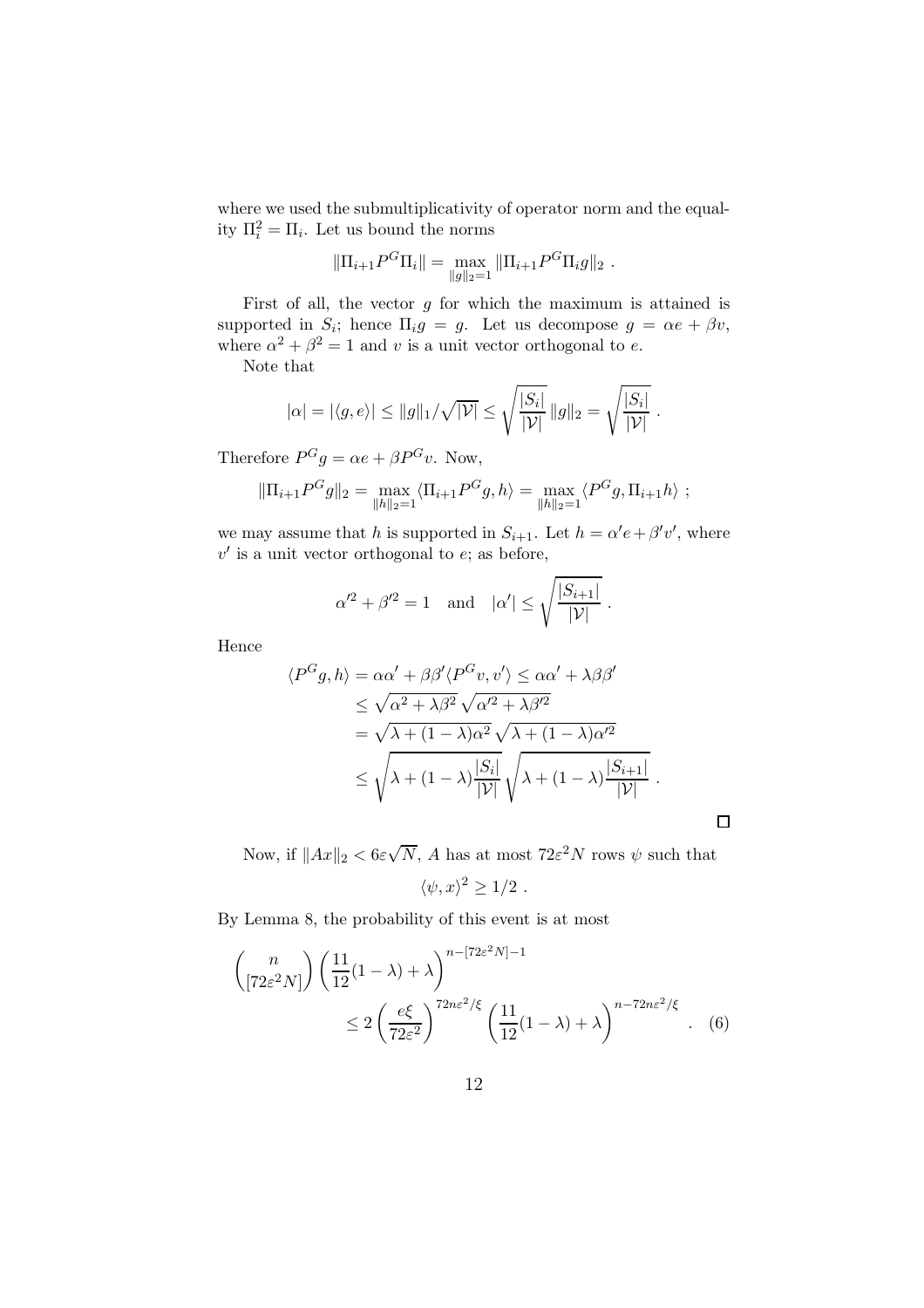For  $\varepsilon$  small enough, this probability is exponentially small. More formally, it is easy to see that there exist some constants  $C_{\lambda} \geq 1$  $c_{\lambda} > 0$  and  $0 < p_{\lambda} < 1$  depending only on  $\lambda$ , such that

$$
\mathbb{P}\left\{\|Ax\|_2 < 6\varepsilon\sqrt{N}\right\} \le C_\lambda p_\lambda^n \quad \text{if} \quad 0 < \varepsilon \le c_\lambda\sqrt{\xi} \,. \tag{7}
$$

Lemma 4 is proved.

$$
\Box
$$

## A Construction of  $k$ -wise independent random bits

For completeness, we recall the construction of  $2<sup>r</sup> - 1$  k-wise independent random bits from kr independent random bits due to Alon, Babai and Itai [1]. It will be more convenient to work with vectors of  ${0, 1}$  rather than  ${-1, +1}$ .

Let

$$
\alpha_1, \cdots, \alpha_{2^r-1} \in \mathrm{GF}(2^r)
$$

be the non-zero elements of the finite field of cardinality  $2^r$ .  $GF(2^r)$ is a linear space over GF(2); hence we may represent an element  $\alpha \in$  $GF(2^r)$  as an *r*-tuple  $\widetilde{\alpha} \in GF(2)^r$ .

Consider the matrix

$$
M = \begin{pmatrix} 1 & \alpha_1 & \alpha_1^2 & \cdots & \alpha_1^{k-1} \\ 1 & \alpha_2 & \alpha_2^2 & \cdots & \alpha_2^{k-1} \\ \cdots & \cdots & \cdots & \cdots & \cdots \\ 1 & \alpha_{2^r-1} & \alpha_2^2 & \cdots & \alpha_{2^r-1}^{k-1} \end{pmatrix}.
$$

Every k rows of M form a Van der Monde matrix, and in particular are linearly independent. Let

$$
\widetilde{M} = \begin{pmatrix} 1 & \widetilde{\alpha}_1 & \widetilde{\alpha}_1^2 & \cdots & \widetilde{\alpha}_1^{k-1} \\ 1 & \widetilde{\alpha}_2 & \widetilde{\alpha}_2^2 & \cdots & \widetilde{\alpha}_2^{k-1} \\ \cdots & \cdots & \cdots & \cdots & \cdots \\ 1 & \widetilde{\alpha}_{2^r-1} & \widetilde{\alpha}_2^2 & \cdots & \widetilde{\alpha}_{2^r-1}^{k-1} \end{pmatrix}
$$

be the corresponding  $kr \times (2^r - 1)$  matrix over GF(2); its rows are also linearly independent. Now let Z be a random vector distributed uniformly in  $GF(2)^{kr}$ ; let  $X = \widetilde{M}Z$ .

*Claim.* The coordinates of the vector  $X$  are  $k$ -wise independent.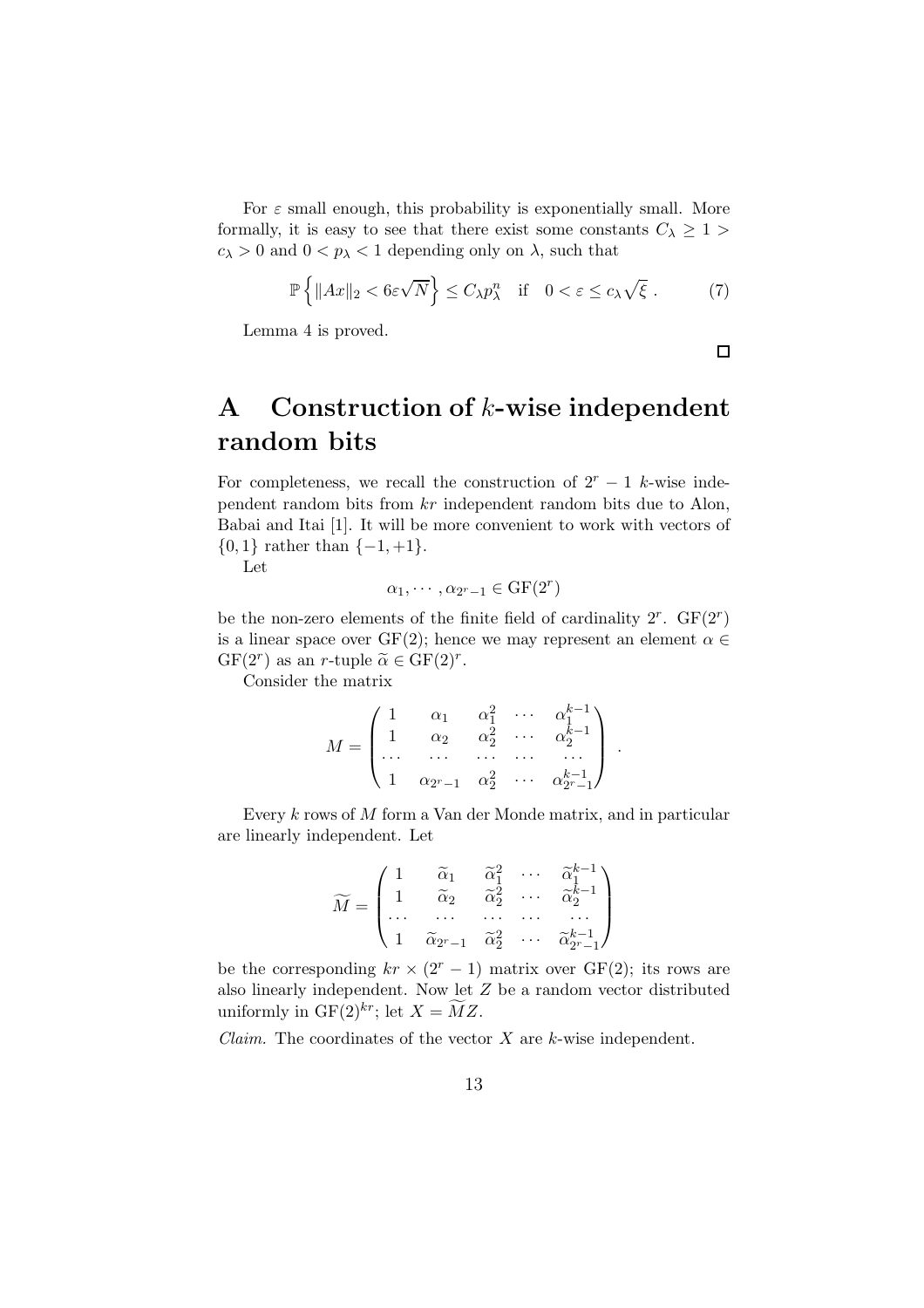*Proof.* For every set of indices  $\emptyset \neq I \subset \{1, \dots, 2^r - 1\}$  such that  $|I| = k$ , the matrix  $\widetilde{M}_I$  formed from the corresponding rows of  $\widetilde{M}$  is of rank k; that is,  $\widetilde{M}_I$  is surjective and the preimages of the vectors in  $\{0,1\}^k$  are of equal size. The vector Z is distributed uniformly in  $GF(2)<sup>kr</sup>$ ; hence the vector  $(X<sub>i</sub>)<sub>i\in I</sub> = M<sub>I</sub>Z$  is uniformly distributed in  $GF(2)<sup>k</sup>$ .

## B Proof of Lemma B

The proof of Lemma B is based on  $\varepsilon$ -net arguments.

**Definition 5.** Let  $S \subset \mathbb{R}^N$  be a convex set. A (finite) subset  $\mathcal{N} \subset S$ is called an  $\varepsilon$ -net in S if for every  $x \in S$  there exists  $y \in \mathcal{N}$  such that  $||x - y||_2 \leq \varepsilon.$ 

*Notation.* Let  $t > 0$  and let  $K \subset \mathbb{R}^n$  be a convex body. As usual, denote

$$
tK = \{tx \mid x \in K\} .
$$

Similarly to  $[3]$ , we use the following result, due to Schütt  $[15]$ :

**Theorem** (Schütt). The exists a universal constant  $c > 0$  such that for any  $\zeta > 0$  and  $\theta \geq c \sqrt{\frac{1}{\zeta}}$  $\frac{1}{\zeta} \log \frac{1}{\zeta}$  there exists a  $\theta$ -net  $\mathcal{N}$  in  $\sqrt{N} B_1^N$ such that  $|\mathcal{N}| \leq e^{\zeta N}$ .

*Proof of Lemma B.* Pick  $0 < \zeta < \xi \log \frac{1}{p}$ ; then  $e^{\zeta} < 1/p^{\xi}$ . Set

$$
\delta = \frac{\varepsilon}{c\sqrt{\frac{1}{\zeta}\log\frac{1}{\zeta}}} \; .
$$

Scaling the result of Schütt's theorem times  $\delta$ , we get an  $\varepsilon$ -net  $\mathcal N$  in  $\delta \sqrt{N} B_1^N$ ,  $|\mathcal{N}| \leq e^{\zeta N}$ .

By our assumptions, for every  $y \in \mathcal{N}$ 

$$
\mathbb{P}\left\{\|Ay\|_2 < 6\varepsilon\sqrt{N}\|y\|_2\right\} < Cp^n \;,
$$

and so the probability that there exists  $y \in \mathcal{N}$  with

$$
\|Ay\|_2 < 6\varepsilon\sqrt{N}\|y\|_2
$$

is at most

$$
Ce^{\zeta N}p^n = p^{\Theta(n)}
$$

.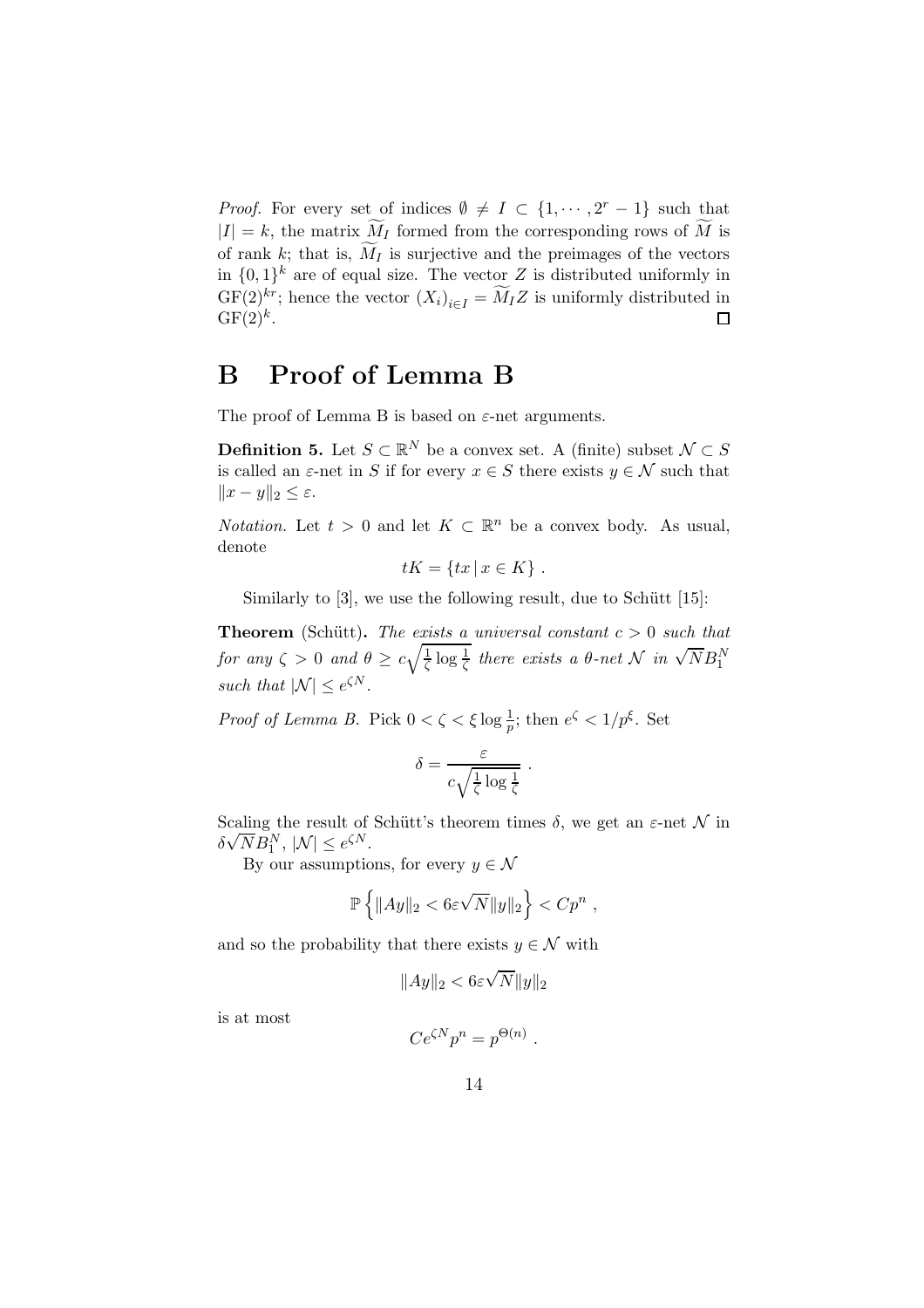Assume that for every  $y \in \mathcal{N}$  we have

$$
||Ay||_2 \ge 6\varepsilon \sqrt{N}||y||_2,
$$

and also that  $||A|| \leq 3\sqrt{N}$ . This event happens with probability at least  $1 - q - p^{\Theta(n)}$ . We will show that whenever these two conditions hold, every  $x \in \text{Ker} A$  satisfies

$$
||x||_1 \ge \delta \sqrt{N} ||x||_2.
$$

It is enough to show this for x with  $||x||_2 = 1$ .

Take any  $x \in \mathbb{R}^N$  with  $||x||_1 < \delta \sqrt{N}$  and  $||x||_2 = 1$ . We will show x  $\notin$  Ker(A). First,  $x \in \delta \sqrt{N} B_1^N$ , and so there exists  $y \in \mathcal{N}$  such that  $||x - y|| \le \varepsilon$ . Now we have:

$$
||Ax||_2 \ge ||Ay||_2 - ||A(x - y)||_2 \ge 6\varepsilon\sqrt{N}||y||_2 - ||A||||x - y||_2
$$
  
 
$$
\ge 6\varepsilon(1 - \varepsilon)\sqrt{N} - 3\varepsilon\sqrt{N} > 0,
$$

where we used the fact that

$$
||y||_2 \ge ||x||_2 - ||x - y||_2 \ge 1 - \varepsilon.
$$

## References

- [1] N. Alon, L. Babai and A. Itai, A fast and simple randomized parallel algorithm for the maximal independent set problem, J. Algorithms 7 (1986), no. 4, 567–583
- [2] N. Alon, U. Feige, A. Wigderson and D. Zuckerman, Derandomized graph products, Comput. Complexity 5 (1995), no. 1, 60–75
- [3] S. Artstein-Avidan and V. D. Milman, Logarithmic reduction of the level of randomness in some probabilistic geometric constructions, J. Funct. Anal. 235 (2006), no. 1, 297–329
- [4] S. Artstein-Avidan and V. D. Milman, Using Rademcher Permutations to reduce randomness, to appear
- [5] G. Aubrun, Sampling convex bodies: a random matrix approach, to appear